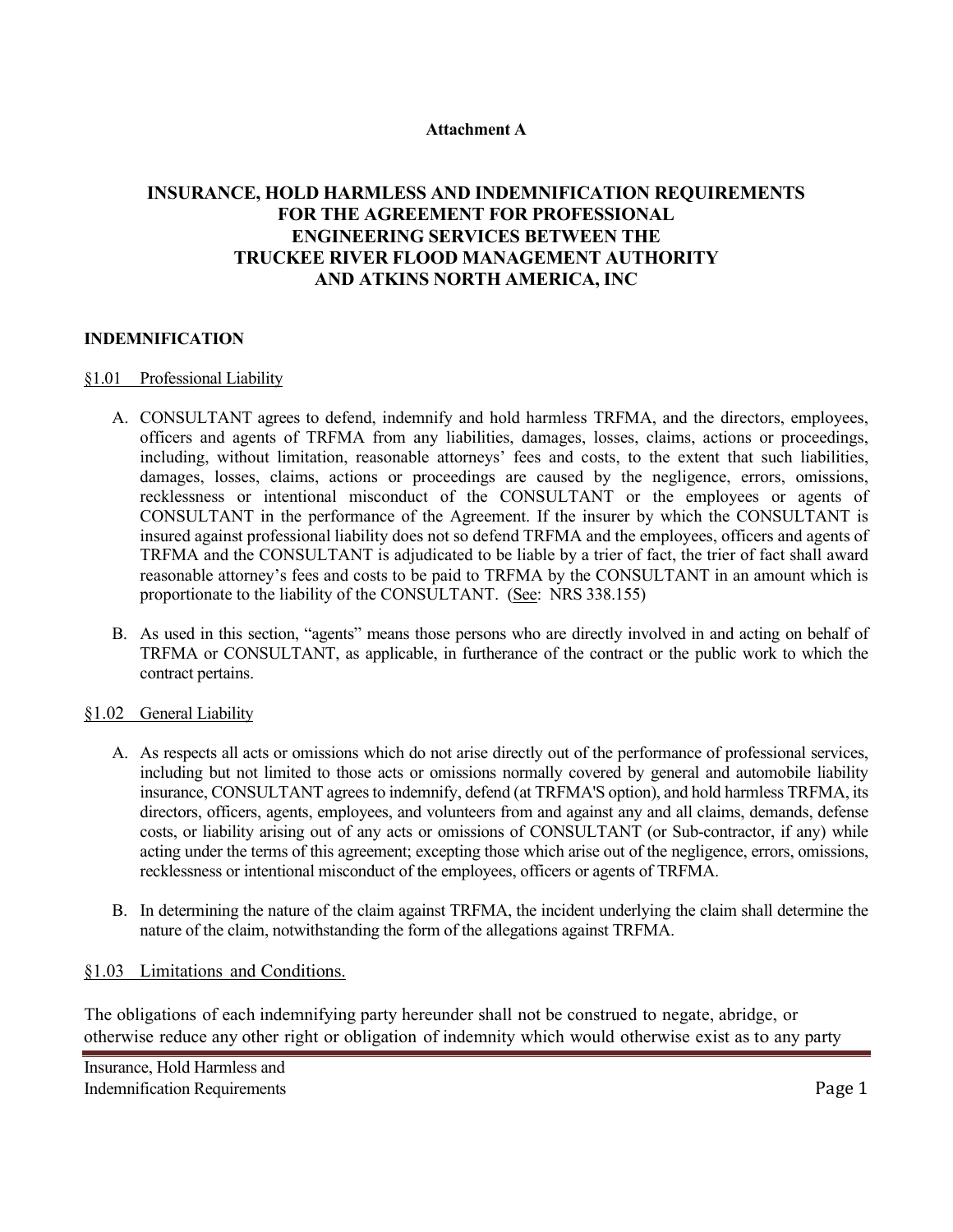or person described in this section. The indemnification shall not be diminished or limited in any way to the total limits of insurance required in this contract or otherwise available to the indemnifying party. If the liability is asserted by an employee of an indemnifying party, the indemnification herein is not limited to damages, compensation or benefits payable by or for the indemnifying party under worker's compensation acts, disability benefit acts or other employee benefit acts. Each indemnifying party shall be permitted to participate, if it chooses, in the defense of any action claiming liability, even if the indemnified party is indemnified hereunder. Either party may set off any of its rights under this subsection against any consideration it provides under this agreement. The obligations to indemnify and save harmless herein survive the expiration or termination of this Agreement.

## **GENERAL REQUIREMENTS**

§2.01 TRFMA requires that CONSULTANT purchase Industrial Insurance (Workers' Compensation), General and Auto Liability, and CONSULTANT'S Errors and Omissions Liability Insurance as described below against claims for injuries to persons or damages to property which may arise from or in connection with the performance of the work here under by CONSULTANT, its agents, representatives, employees or Sub-contractors. The cost of all such insurance shall be borne by CONSULTANT.

# **INDUSTRIAL INSURANCE (WORKERS' COMPENSATION)**

§3.01 It is understood and agreed that there shall be no Industrial Insurance coverage provided for CONSULTANT or any Sub-contractor by TRFMA. CONSULTANT agrees, as a precondition to the performance of any work under this Agreement and as a precondition to any obligation of the TRFMA to make any payment under this Agreement to provide TRFMA with a certificate issued by an insurer in accordance with NRS 616B.627 and NRS 617.210.

§3.02 If CONSULTANT is a sole proprietor, coverage for the sole proprietor must be purchased and evidence of coverage must appear on the Certificate of Insurance. Such requirement may be waived for a sole proprietor who does not use the services of any employees, subcontractors, or independent contractors and completes an Affirmation of Compliance pursuant to NRS 616B.627.

§3.03 Should CONSULTANT be self-funded for Industrial insurance, CONSULTANT shall so notify TRFMA in writing prior to the signing of any agreement. TRFMA reserves the right to approve said retentions and may request additional documentation, financial or otherwise for review prior to the signing of any agreement.

## **MINIMUM LIMITS OF INSURANCE**

§4.01 CONSULTANT shall maintain coverages and limits no less than:

- A. General Liability: \$1,000,000 combined single limit per occurrence for bodily injury, personal injury and property damage. If Commercial General Liability Insurance or other form with a general aggregate limit is used, the general aggregate limit shall be increased to equal twice the required occurrence limit or revised to apply separately to this project or location.
- B. Automobile Liability: \$1,000,000 combined single limit per accident for bodily injury and property damage. No aggregate limit may apply.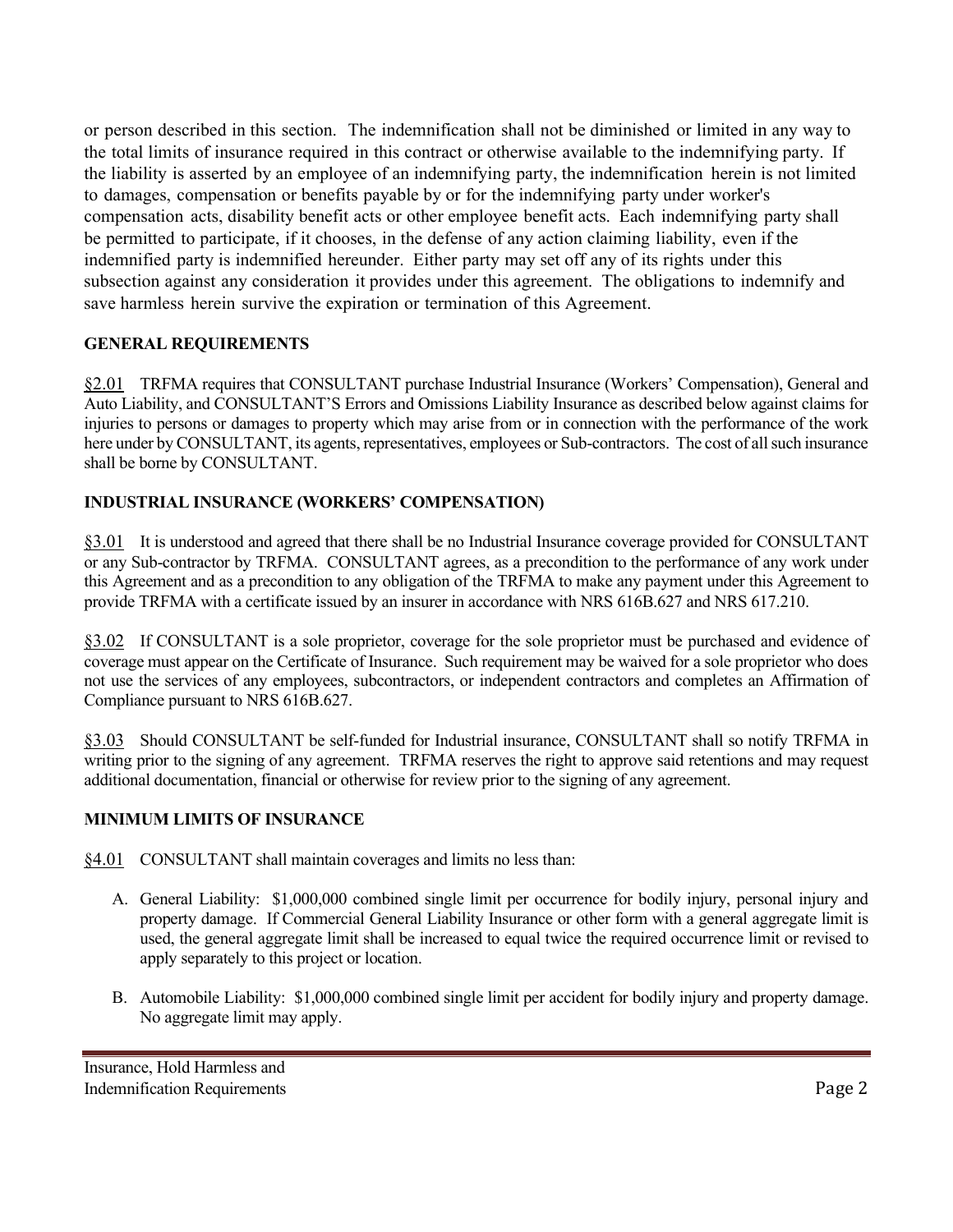- C. Professional Errors and Omissions Liability: \$1,000,000 per occurrence and as an annual aggregate. Premium costs incurred to increase CONSULTANT'S insurance levels to meet minimum contract limits shall be borne by the CONSULTANT at no cost to the TRFMA.
- D. CONSULTANT will maintain PROFESSIONAL liability insurance during the term of this Agreement and for a period of three (3) years from the date of substantial completion of the project. In the event that CONSULTANT goes out of business during the term of this Agreement or the three (3) year period described above, CONSULTANT shall purchase Extended Reporting Coverage for claims arising out of CONSULTANT'S negligent acts, errors and omissions committed during the term of the Professional Liability Policy.
- E. Should TRFMA and CONSULTANT agree that higher professional coverage limits are needed warranting a project policy, project coverage shall be purchased and the premium for limits exceeding the above amount shall be borne by TRFMA. TRFMA retains the option to purchase project insurance through TRFMA retains the option to purchase project insurance through CONSULTANT'S insurer or its own source.

## **DEDUCTIBLES AND SELF-INSURED RETENTIONS**

§5.01 Any deductibles or self-insured retentions must be declared to and approved by the TRFMA Risk Management Division prior to the start of work under this Agreement. TRFMA reserves the right to request additional documentation, financial or otherwise prior to giving its approval of the deductibles and self-insured retention and prior to executing the underlying agreement. Any changes to the deductibles or self-insured retentions made during the term of this Agreement or during the term of any policy must be approved by the TRFMA's General Counsel prior to the change taking effect.

## **OTHER INSURANCE PROVISIONS**

§6.01 The policies are to contain, or be endorsed to contain, the following provisions:

- A. TRFMA, its directors, officers, agents, employees and volunteers are to be covered as additional insureds as respects: liability arising out of activities performed by or on behalf of CONSULTANT, including the insured's general supervision of CONSULTANT; products and completed operations of CONSULTANT; or premises owned, occupied or used by CONSULTANT; or automobiles owned, leased, hired or borrowed by the Consultant. Any additional cost associated with this provision shall be the responsibility of TRFMA. The coverage shall contain no special limitations on the scope of protection afforded to TRFMA as the additional insured nor shall the rights of TRFMA as the additional insured be affected by the CONSULTANT's duties as the insured after the accident or loss.
- B. CONSULTANT'S insurance coverage shall be primary insurance as respects TRFMA, its officers, agents, employees and volunteers. Any insurance or self-insurance maintained by TRFMA, its officers, agents, employees or volunteers shall be excess of CONSULTANT'S insurance and shall not contribute with it in any way.
- C. Any failure to comply with reporting provisions of the policies shall not affect coverage provided to TRFMA, its officers, agents, employees or volunteers.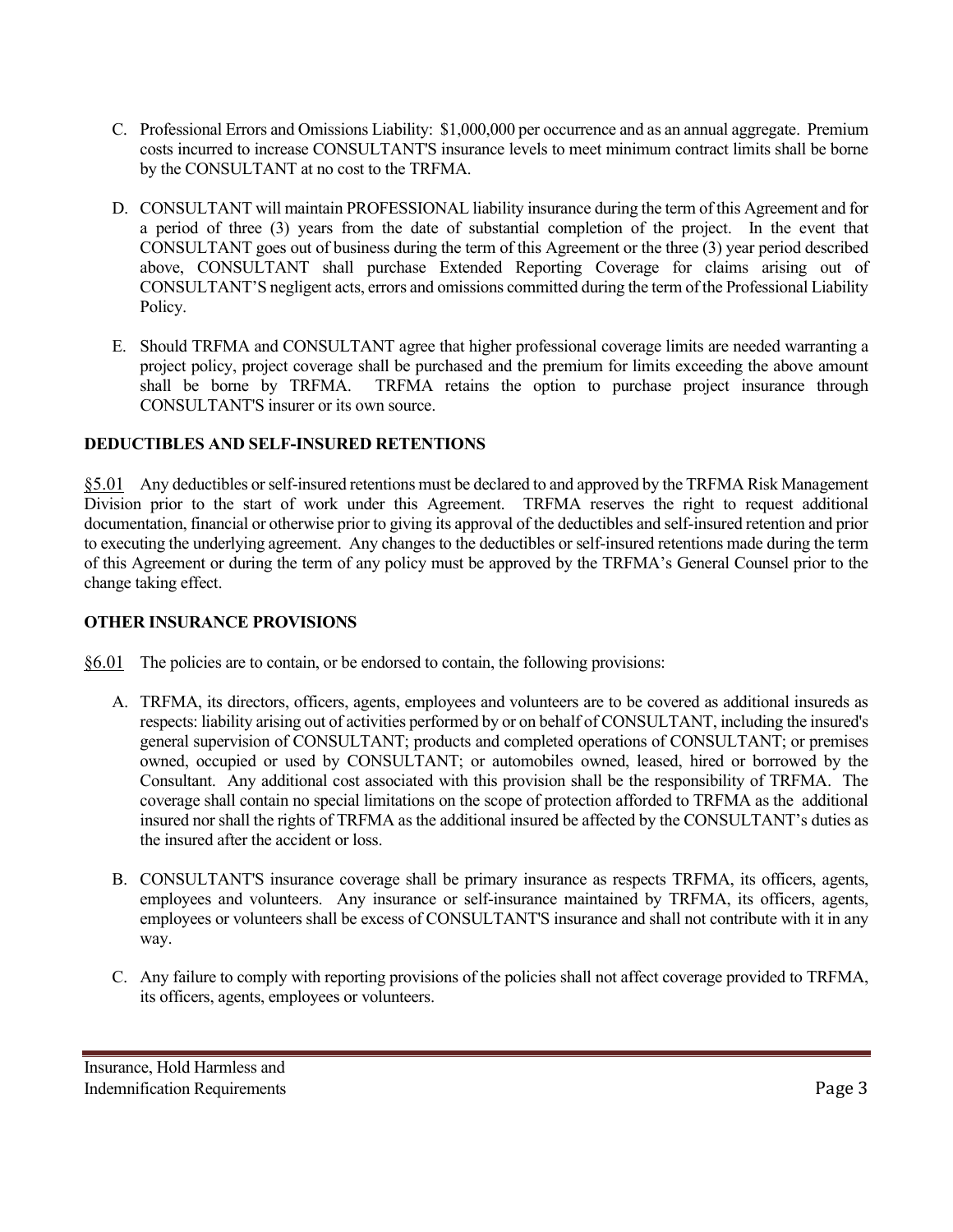- D. CONSULTANT'S insurance shall apply separately to each insured against whom claim is made or suit is brought, except with respect to the limits of the insurer's liability.
- E. CONSULTANT'S insurance coverage shall be endorsed to state that coverage shall not be suspended, voided, canceled or non-renewed by either party, reduced in coverage or in limits except after thirty (30) days' prior written notice by certified mail, return receipt requested, has been given to TRFMA except for nonpayment of premium.

## **ACCEPTABILITY OF INSURERS**

§7.01 Insurance is to be placed with insurers with a Best's rating of no less than A-: VII. TRFMA may accept coverage with carriers having lower Best's ratings upon review of financial information concerning CONSULTANT and insurance carrier. TRFMA reserves the right to require that the CONSULTANT'S insurer be a licensed and admitted insurer in the State of Nevada, or on the Insurance Commissioner's approved but not admitted list.

## **VERIFICATION OF COVERAGE**

§8.01 CONSULTANT shall furnish TRFMA with certificates of insurance and with original endorsements affecting coverage required by this exhibit. The certificates and endorsements for each insurance policy are to be signed by a person authorized by that insurer to bind coverage on its behalf. The certificates are to be on forms approved by TRFMA. *All certificates and endorsements are to be addressed to TRFMA and be received and approved by TRFMA before work commences.* TRFMA reserves the right to require complete, certified copies of all required insurance policies, at any time.

#### **SUB-CONTRACTORS**

§9.01 CONSULTANT shall include all Sub-contractors as insureds under its policies or furnish separate certificates and endorsements for each Sub-contractor. Sub-contractors shall be subject to all of the requirements stated herein.

## **MISCELLANEOUS CONDITIONS**

§10.01 CONSULTANT shall be responsible for and remedy all damage or loss to any property, including property of TRFMA, caused in whole or in part by CONSULTANT, any Sub-constractor, or anyone employed, directed or supervised by CONSULTANT.

§10.02 Nothing herein contained shall be construed as limiting in any way the extent to which CONSULTANT may be held responsible for payment of damages to persons or property resulting from its operations or the operations of any Sub-contractors under it.

§10.03 In addition to any other remedies TRFMA may have if CONSULTANT fails to provide or maintain any insurance policies or policy endorsements to the extent and within the time herein required, TRFMA may, at its sole option:

A. Order CONSULTANT to stop work under this Agreement and/or withhold any payments which become due CONSULTANT here under until CONSULTANT demonstrates compliance with the requirements hereof;